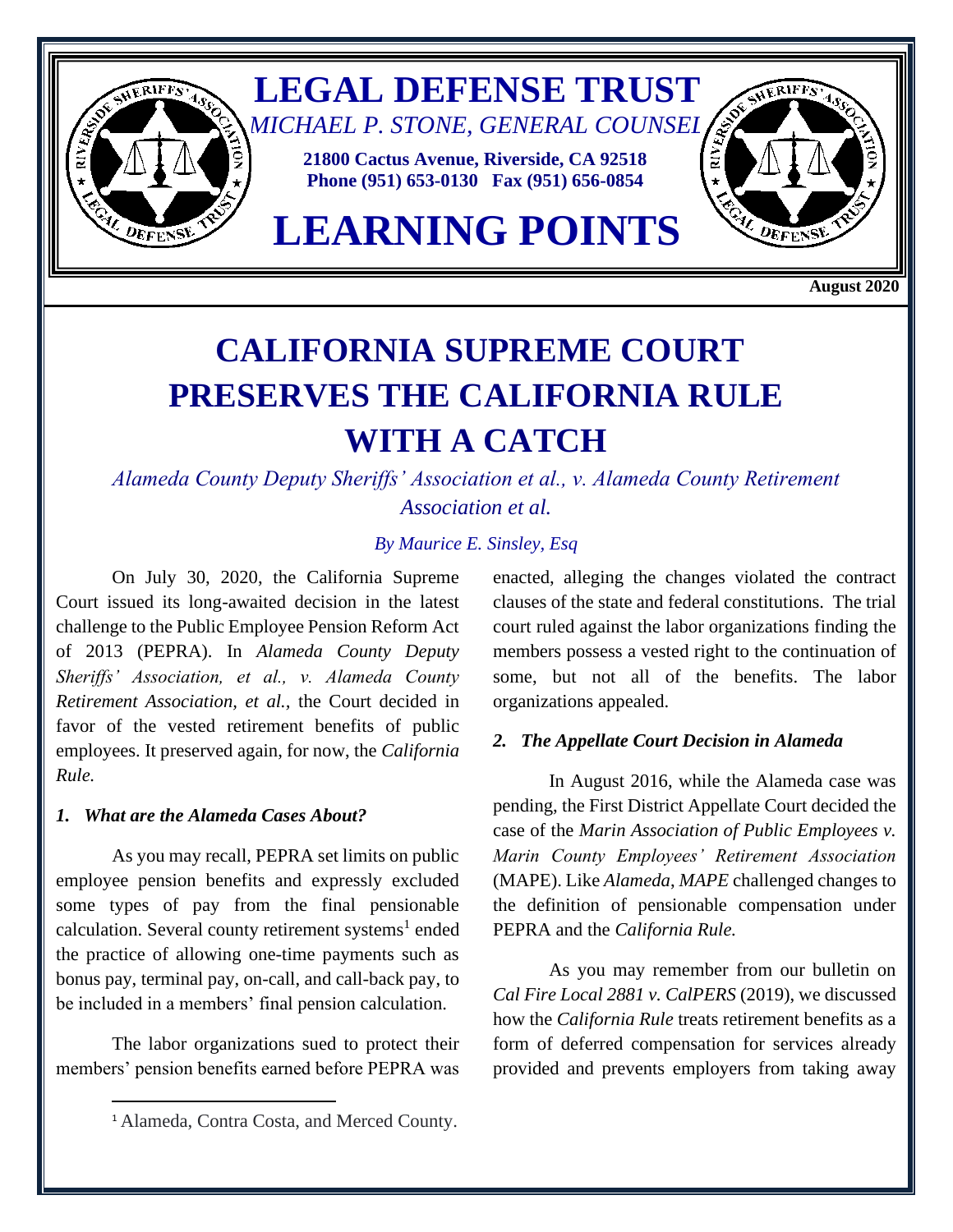#### Page 2 August 2020 **CALIFORNIA SUPREME COURT PRESERVES THE CALIFORNIA RULE WITH A CATCH**

those benefits without offering a comparable benefit in exchange.

In *MAPE*, however, the Court declined to follow the *California Rule* holding that while reductions in pension benefits *should* be offset by a new benefit, such benefits were *not required*. The Court in *MAPE* further held that while a public employee has a vested right to a pension, it is only to a reasonable pension that may be reduced before retirement. The *MAPE* decision, if it were later upheld by the Supreme Court, would be a serious threat to public employee pension benefits.

In January 2018, the Appeals Court largely upheld the *Alameda* trial court ruling but declined to follow the holding in *MAPE*. The *Alameda* court held that while some of the pension reductions were allowed, others were still required to be offset under the *California Rule*.

## 3. *The Supreme Court Cal Fire Decision*

While both *MAPE* and *Alameda* awaited review, the Supreme Court issued its decision in the first of five cases challenging various reductions under PEPRA. In *Cal Fire Local 2881 v. CalPERS* (2019), the Court, in a unanimous, 7-0 decision, upheld the elimination of the optional "Air Time" credit stating that because the Legislature did not intend to create a contractual right to purchase airtime credit, there was no violation of protected pensions rights when it was eliminated under PEPRA

As you may remember from our bulletin on *Cal Fire,* the Court provided an extensive analysis of public employee benefits under contract law, emphasizing that a vested right to a benefit only applies where the Legislature intended to create a contractual right through an expressed term. However, the *Cal Fire* decision left untouched the *California Rule.* 

## 4. *The Supreme Court Alameda Decision*

On May 5, 2020, the Supreme Court heard oral arguments in the *Alameda* case. The Alameda plaintiffs contended the use of one-time payments to increase their final pension is a vested right, and under the *California Rule,* they argued, the benefit cannot be taken away without an offset in benefits.

The State of California, in arguing for the retirement systems, contended the practice was illegal "pension spiking," and public employee have no vested right to an unlawful benefit.

In its decision, the Court held that the *California Rule* does not always require an offset in benefits. The Court explained that changes to benefits must be made for a constitutionally permissible purpose and must *"bear some material relation to the theory of a pension system and its successful operation."*

The Court clarified, however, that if the changes are made for such a purpose, and if it would undermine or be inconsistent with the permissible purpose to provide an offset in benefits, then there is no requirement to offset disadvantages with comparable new advantages.

## *5. Take Away*

We read and analyzed this 90-page opinion, so you don't have to. Nothing in this decision affects the benefits of current retirees. So, if you are now retired - enjoy.

This decision was narrow in scope. Since the Court held "closing loopholes and preventing abuse of the pension system" was what made the PEPRA changes constitutionally proper, only pension plans that allow pension "spiking" are subject to minimal modification.